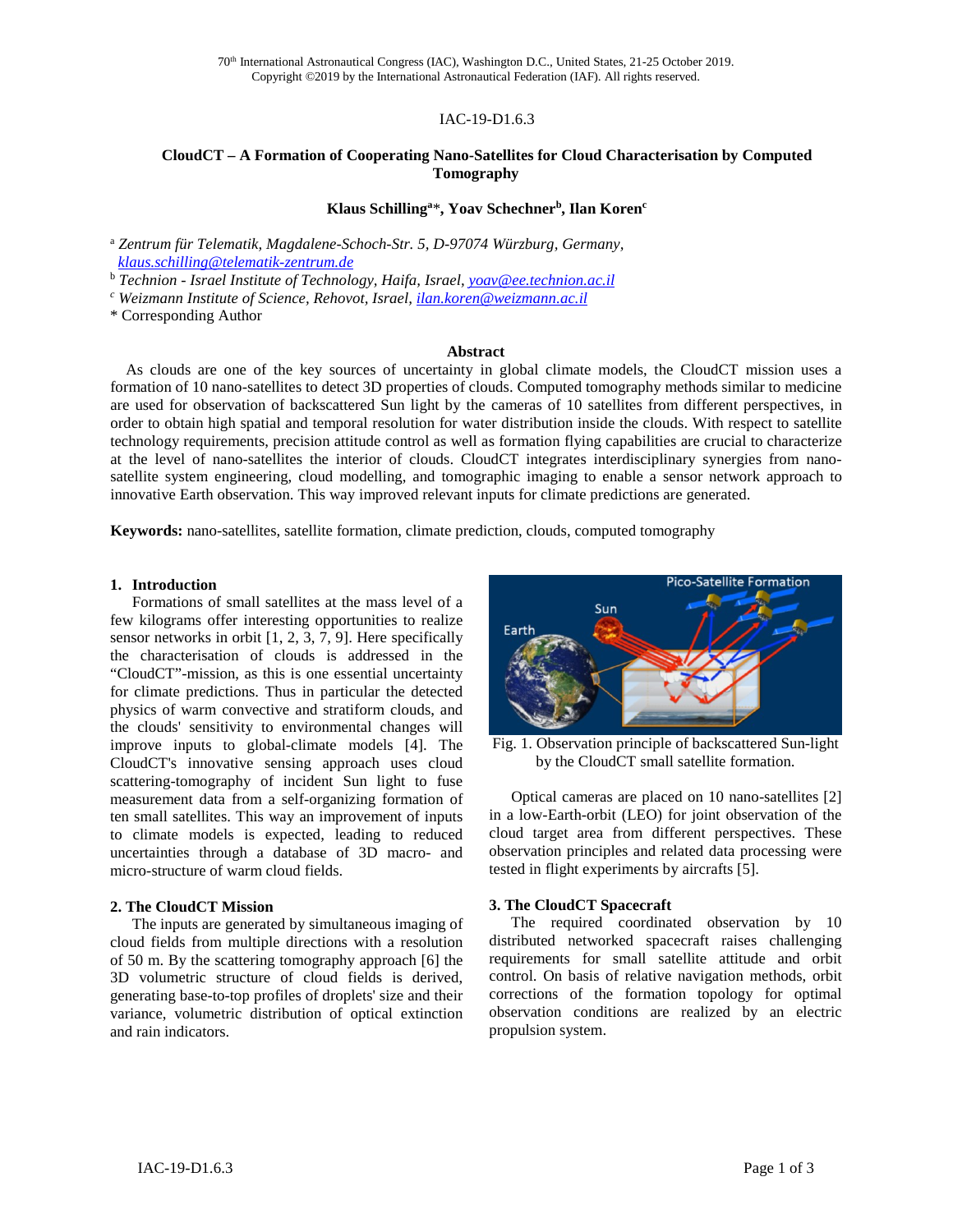

Fig. 2. The integration of the miniature reaction wheel in a 2 cm cube with brushless motor, and rotation mass placed in the sealed housing.

The novel tomography approach [6] requires precision attitude determination and control. For this purpose, energy-efficient miniature reaction wheels provide the required pointing and tracking capabilities at nano-satellite level. Distributed control algorithms enable the formation to appropriately self-organize via the inter-satellite links, without the need of a ground control station contact. Advanced in-orbit autonomy, distributed computing, and networked control are the key features to self-organization capabilities of the formation [7, 8].



Fig. 3. Basic design of the 30 cm x 10 cm x 10 cm spacecraft with its subsystem accommodation.

In order to test the crucial attitude control of the formation and the computed tomography approach on ground, hardware-in-the-loop simulations use high precision turntables.



Fig. 4. High precision, high dynamics turntables for testing relative attitude motion in the satellite formation for intersatellite links and for joint observations.

# **4. Conclusions**

Combination of synergies from spacecraft engineering, imaging and cloud physics supports innovative Earth observation methods to characterize the clouds'internal properties in 3 dimensions. The CloudCT mission uses a computed tomography approach of images simultaneously taken from different perspectives to generate 3D-images by sensor data fusion. The main challenge for satellite technology refers to a precision 3-axes attitudes control system composed of miniature reaction wheels to support the required coordinated precision pointing. The aim is to improve by the acquired information the inputs to climate predictions.

## **Acknowledgements**

The authors acknowledge the financial contributions and the inspiring framework of the ERC Synergy Grant "CloudCT".

## **References**

- [1] Alfriend, K. T., S. R. Vadali, P. Gurfil, J. P. How, L. S. Breger, 2010. *Spacecraft Formation Flying. Dynamics, Control and Navigation,* Elsevier Astrodynamics
- [2] Busch, S., P. Bangert, S. Dombrovski, K. Schilling; UWE-3, In-Orbit Performance and Lessons Learned of a Modular and Flexible Satellite Bus for Future Pico-Satellite Formations, Acta Astronautica *Vol. 117*. 2015, pp.73-89
- [3] D'Errico (ed.), M. *Distributed Space Missions for Earth System Monitoring*. Springer Verlag 2012
- [4] Guichard F., Couvreux F., *A short review of numerical cloud-resolving models*, Tellus A: Dynamic Meteorology and Oceanography, 69 (2017)